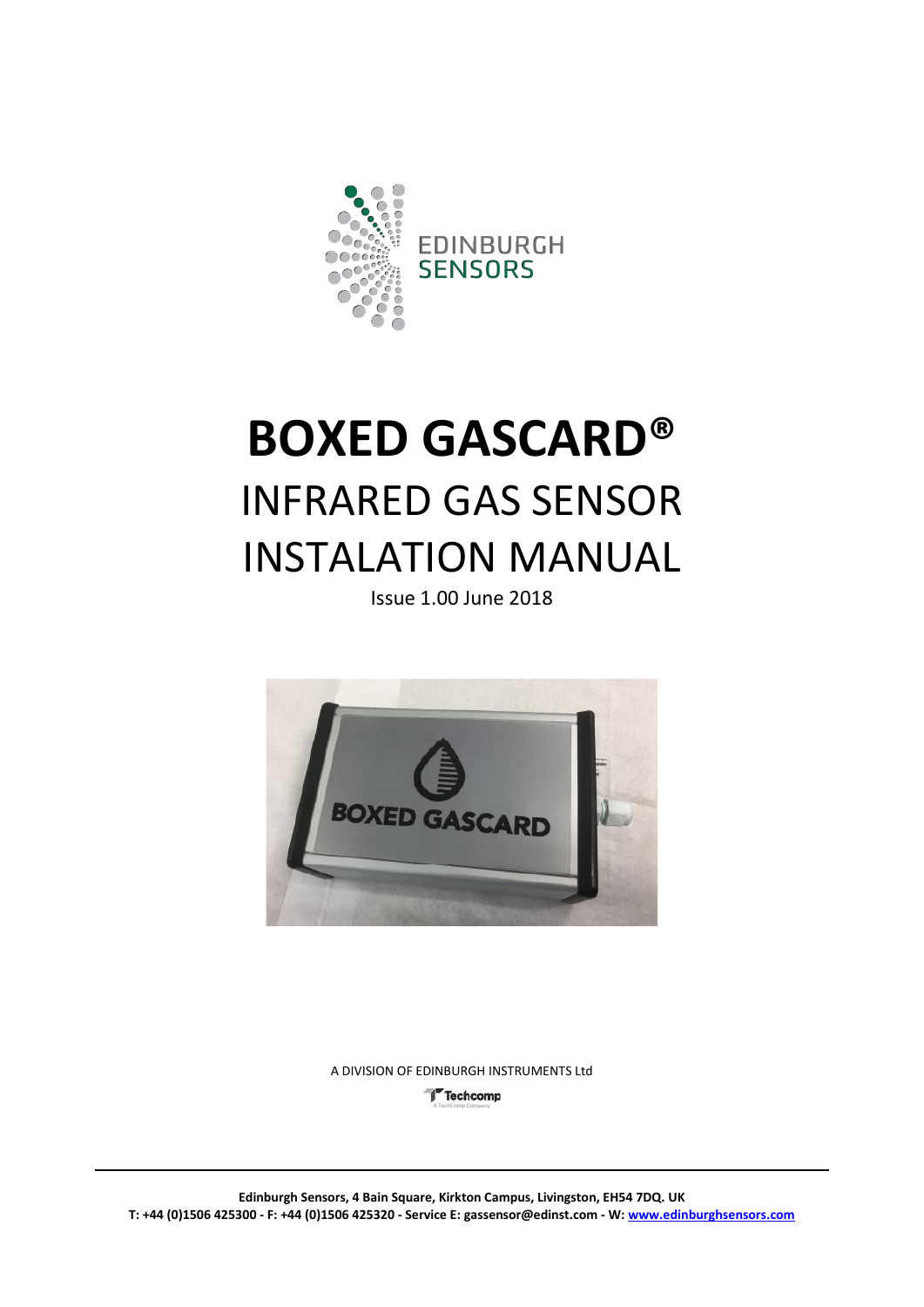## Warning!

The BOXED GASCARD is not suitable for the detection of flammable gases or mixtures of gases that are flammable or will become flammable if mixed with Air. If the device that will use the BOXED GASCARD is to be used with flammable Gases or flammable gas mixtures appropriate safeguards must be put in place to make the device suitable for such use including but not limited to, flame proof housing, flame arrestors and appropriate certification (ATEX of equivalent) for the intended use.

The BOXED GASCARD is NOT hermetically sealed and will leak small quantities of the sample gas in to its surroundings. Gases such as Carbon monoxide are extremely TOXIC and so potentially harmful levels may build up inside enclosures and suitable measures such as forced ventilation to a safe area need be taken to avoid this risk. Similarly potentially explosive levels of Methane or other flammable sample gases may build up inside enclosures and appropriate precautions should be taken when working on equipment of this type.

Edinburgh Instruments Limited, 2018

All rights reserved. No part of this document may be reproduced or transmitted in any form or by any means without prior permission of the copyright holder.

BOXED GASCARD® is a registered trademark of Edinburgh Instruments Ltd.

The product described in this manual is subject to continuous development and, while every effort has been taken to ensure that the information given is correct, Edinburgh Instruments Limited cannot accept any liabilities for errors and omissions or their consequences.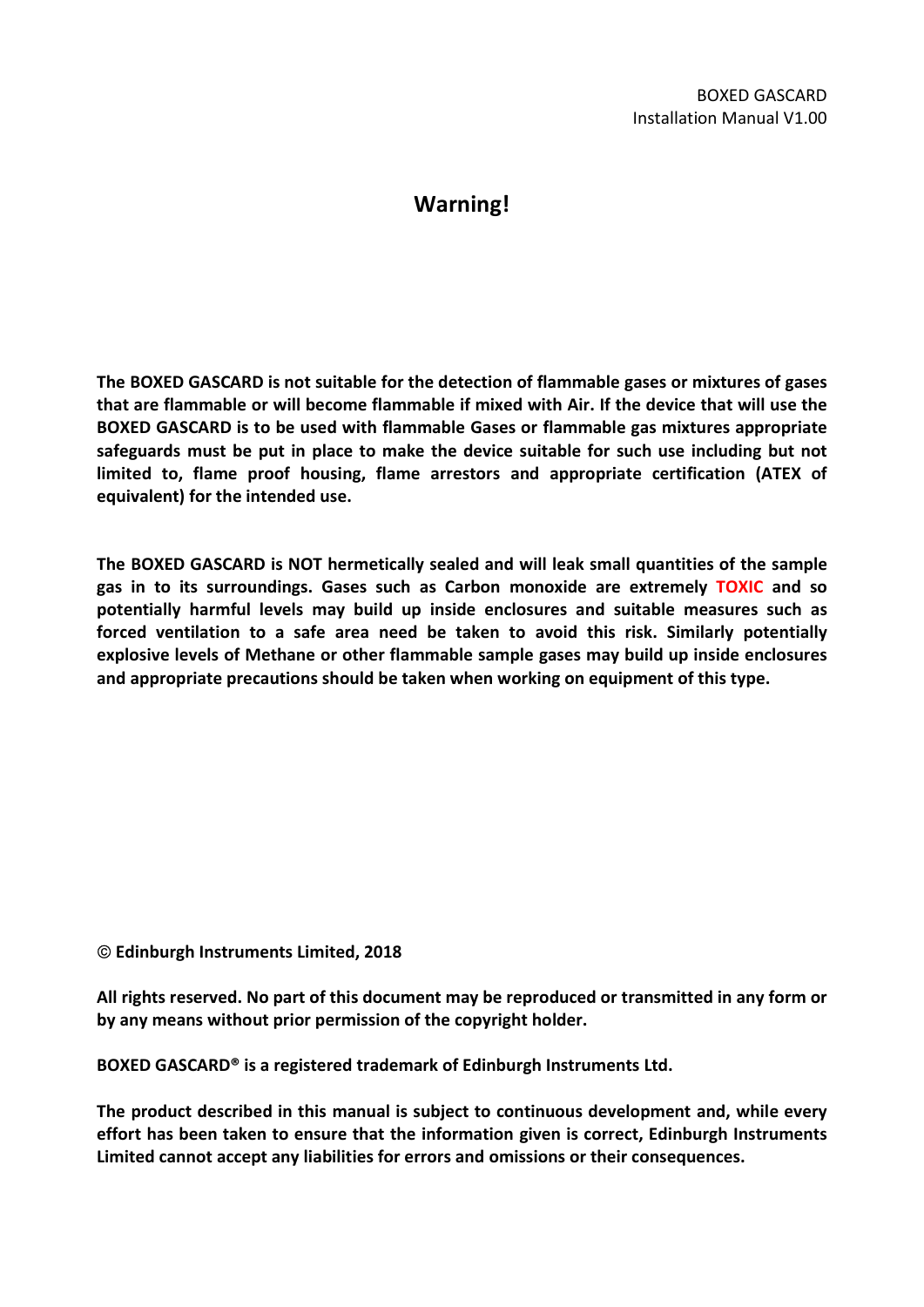### **Contents**

| 1.  | <b>INTRODUCTION</b>                                        | 1                |
|-----|------------------------------------------------------------|------------------|
| 2.  | <b>MECHANICAL INSTALLATION</b>                             | $\boldsymbol{2}$ |
| 3.  | <b>PARTS IDENTIFICATION</b>                                | $\boldsymbol{2}$ |
|     | Front view<br>3.1.                                         | $\overline{2}$   |
|     | 3.2. Rear View                                             | $\overline{3}$   |
| 4.  | <b>ELECTRICAL REQUIREMENTS</b>                             | $\mathbf{3}$     |
|     | 4.1.<br>Power In                                           | $\overline{3}$   |
|     | 4.2. Signal-Out                                            | $\overline{4}$   |
|     | 4.3. Output Resolution                                     | $\mathfrak s$    |
|     | 4.4. Temperature Correction                                | 5                |
|     | 4.5. Pressure Correction                                   | 5                |
| 5.  | <b>ATTACHING A POWER AND OUTPUT CABLE</b>                  | 6                |
|     | 5.1. Open the Front Panel                                  | 6                |
|     | 5.2. Connecting the Cable to the Input/output Connector J5 | 6                |
|     | Re-Fitting the Front Panel<br>5.3.                         | $\overline{7}$   |
| 6.  | <b>SAMPLE GAS REQUIREMENTS</b>                             | 8                |
|     | <b>Pump Aspiration</b><br>7.                               | $\,8\,$          |
|     | <b>Gas Flow Rates</b><br>8.                                | 9                |
| 9.  | <b>SAFETY NOTE</b>                                         | 9                |
| 10. | <b>CALIBRATION</b>                                         |                  |
|     | 10.1.<br><b>Calibration Accuracy</b>                       | 10               |
| 11. | <b>SPECIFICATION</b>                                       | 11               |
| 12. | <b>EXPANSION FACILITIES</b>                                |                  |
|     | <b>Serial Communications Port</b><br>12.1.                 | 12               |
| 13. | <b>WARRANTY</b>                                            | 13               |
| 14. | <b>CE DECLARATION</b>                                      | 14               |
| 15. | <b>DOCUMENT CHANGE HISTORY</b>                             | 15               |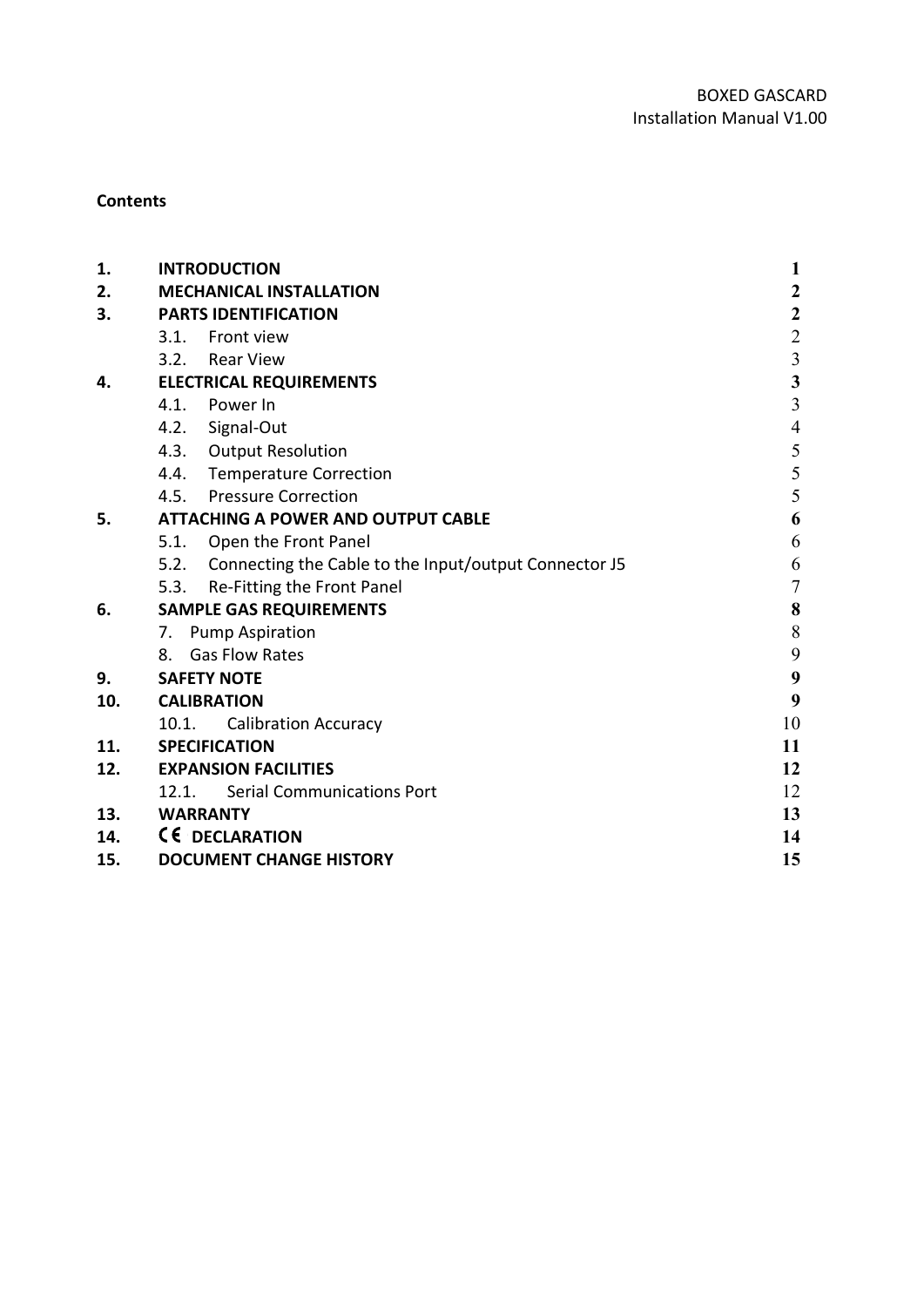This page is deliberately left blank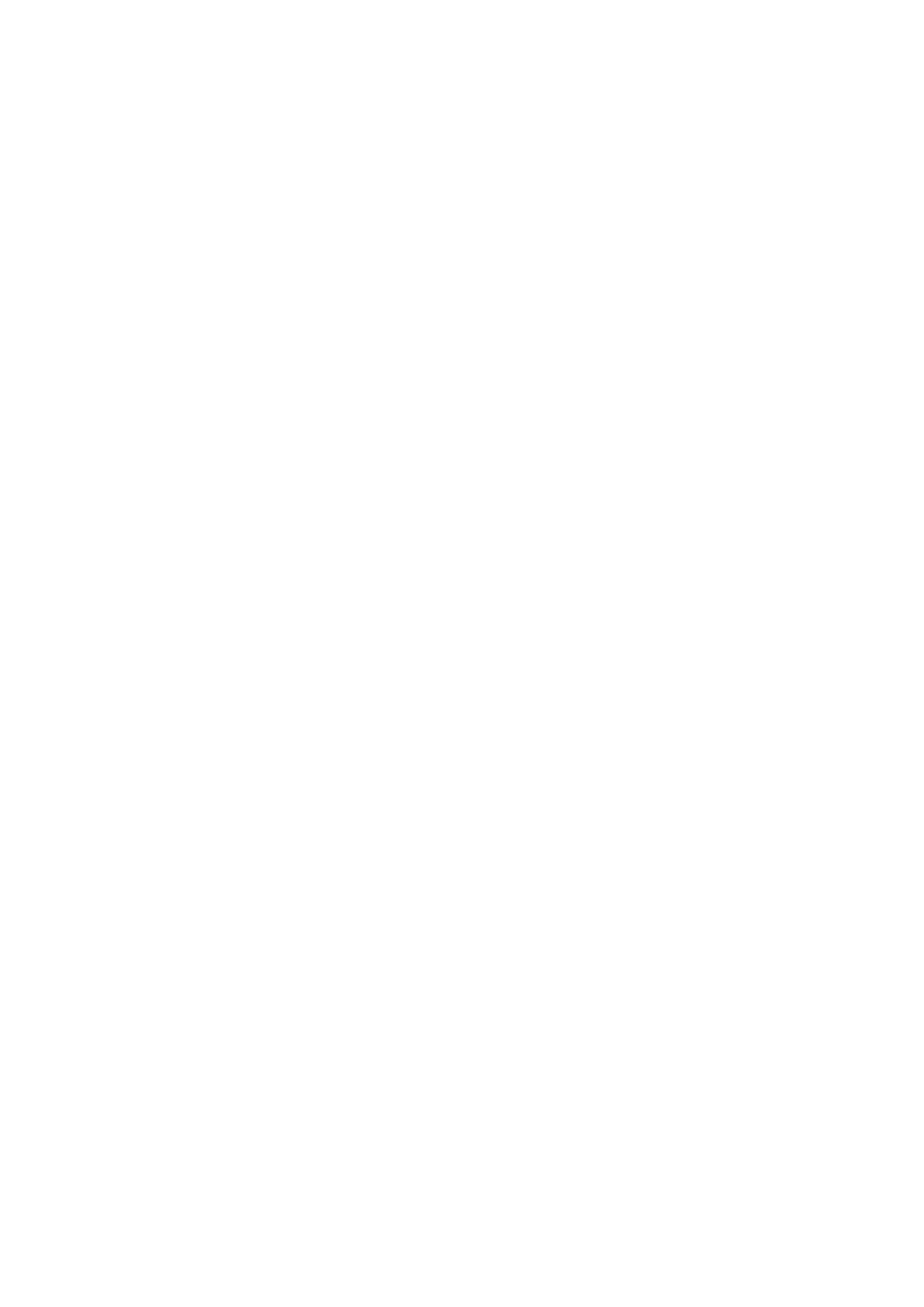#### 1. Introduction

Please take a few minutes to read this manual to ensure ease of installation with other equipment and to maximise the use of the facilities available.

The BOXED GASCARD infrared gas sensor is designed to be a basic benchtop gas sensor, housing a Gascard NG sensor module, for those requiring accurate and reliable measurement of carbon dioxide gas concentrations in a background that is Air or Air like. (Other background gases are available upon request).

The sole use of the BOXED GASCARD is the detection of the specified gas in the specified background over the specified range and within the specified conditions and for no other purpose.

The BOXED GASCARD uses a dual wavelength infrared sensing head with no moving parts. The result is a low drift, high accuracy sensor with a fast response time and low power consumption.

Each BOXED GASCARD is supplied fully tested and calibrated, with a 1-year warranty against defective workmanship and parts.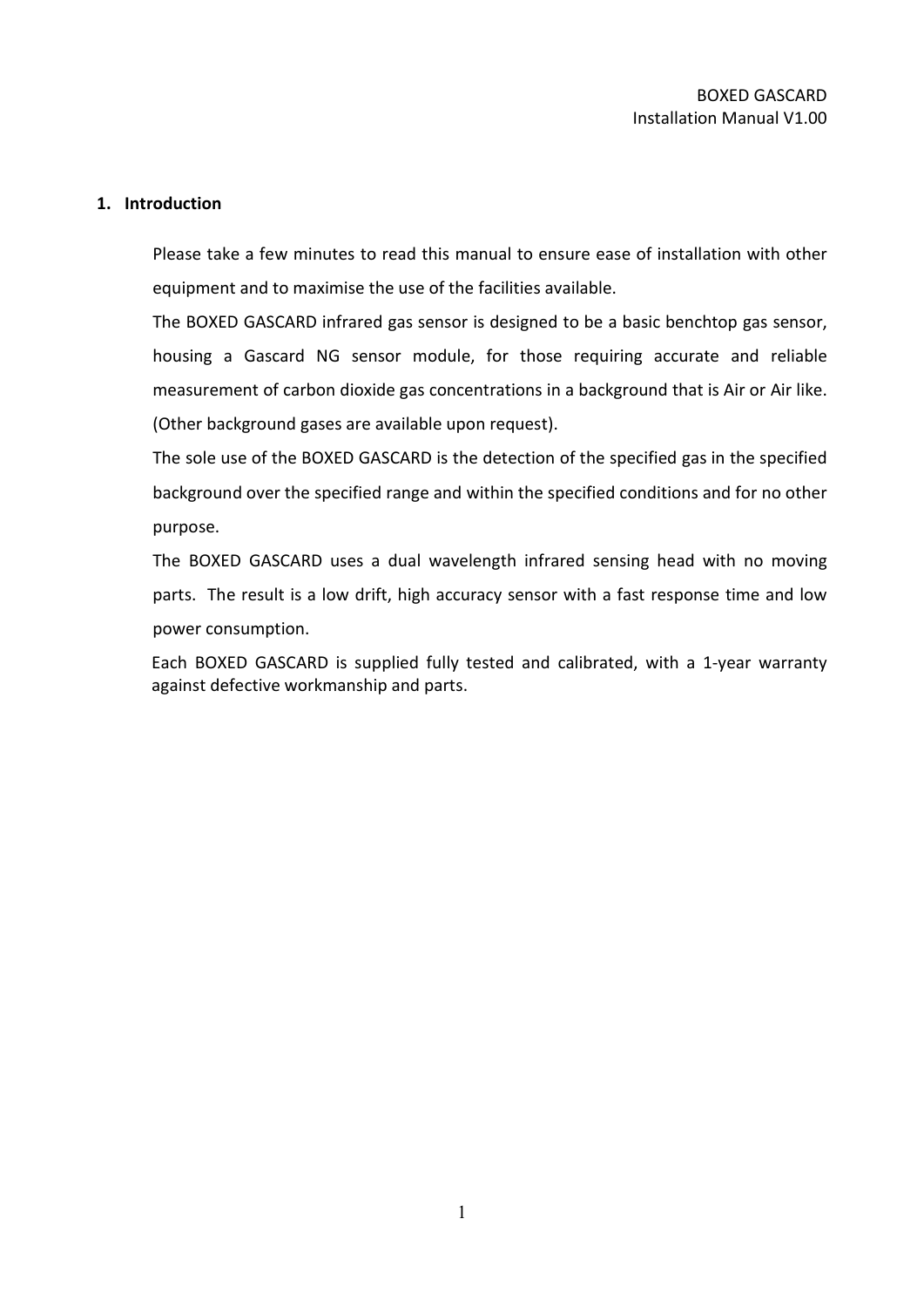#### 2. Mechanical Installation

The sensor head and electronics are mounted in a standard extruded aluminium box ~190mm x 105mm x 50mm. The BOXED GASCARD is supplied with a PG7 cable gland and two gas ports. The gas ports are labelled "IN" indicating the sample gas input port and "OUT" indicating the sample gas exhaust port. Both are suitable for connection to 4mm ID soft plastic or synthetic rubber tube. The PG7 cable gland supports electrical cables between 3mm and 6.5mm diameter and is used to supply power to the BOXED GASCARD and connect the current output of the gas measurement value to external devices. An optional 9 pin sub 'D' connector may also be fitted to provide an RS232 output of the sensor data.

#### 3. Parts identification

#### 3.1. Front view



Retaining Screws in four positions

Figure 1 Front View of BOXED GASCARD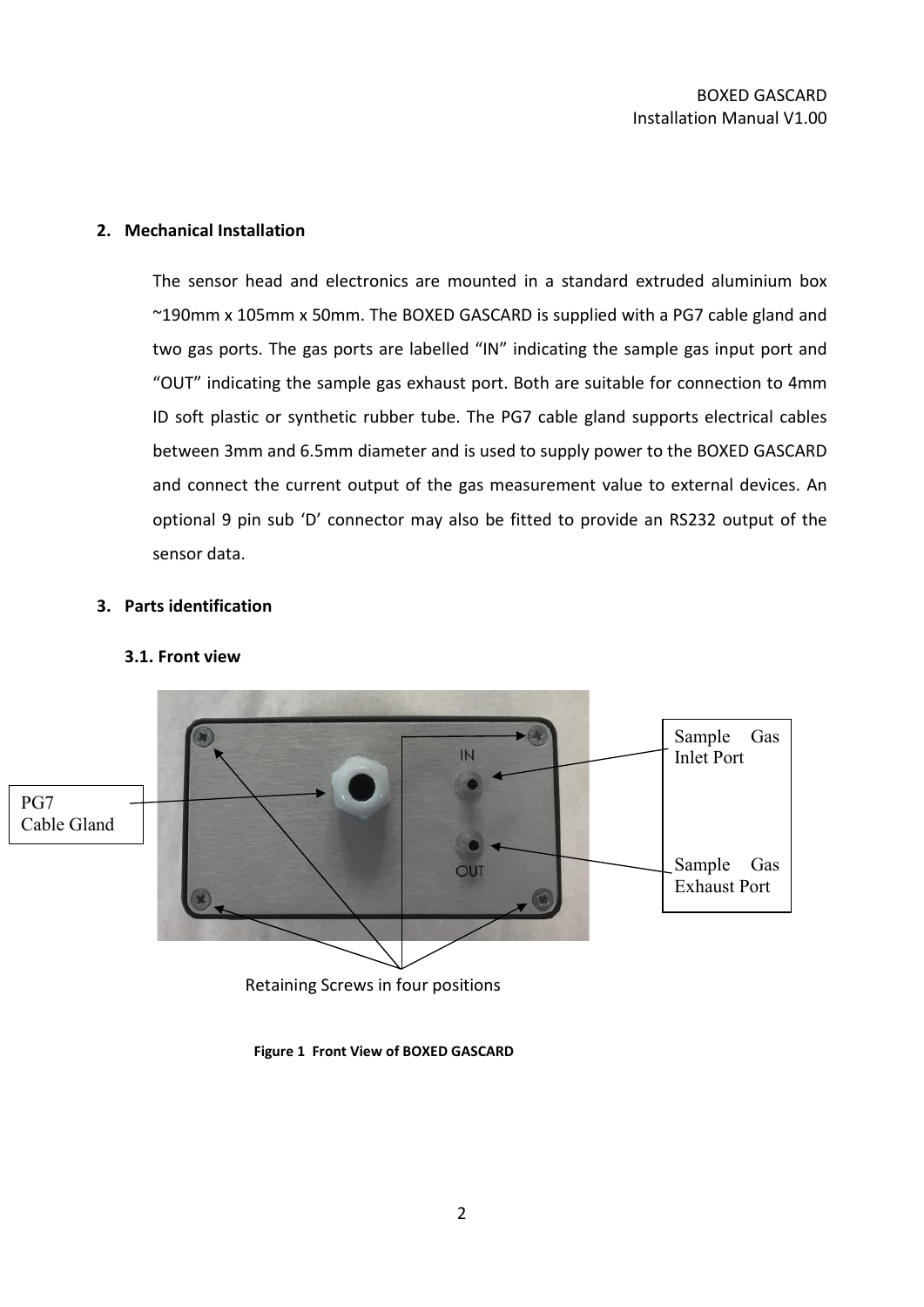#### 3.2. Rear View



Figure 2 Rear view of BOXED GASCARD

#### 4. Electrical Requirements

#### 4.1. Power In

Access to the electrical connections is obtained by removing the four retaining screws from the front panel and moving it forward and down slightly to reveal the orange connector (J5) see Figures 1 above and 4 below. It is recommended that 4 core and screen cable be used for the electrical connections to the BOXED GASCARD. The cable should be threaded through the PG7 Cable Gland, the Orange plug removed from its socket and the cable connected to it in the order described below.

The BOXED GASCARD requires a supply voltage (Vs) of +24V dc (+7 to +30V), fused 1500mA ANTISURGE supply connected between pins 1 (Vs) and 2 (0V) on the orange terminal block plug (J5) shown in Figure 3 (the legend is shown in front of the connector near the board edge). The power supply should maintain the voltage between 7V and 30V dc for all load conditions (see below). The BOXED GASCARD has an on board 1500mA anti-surge resettable fuse for added protection.



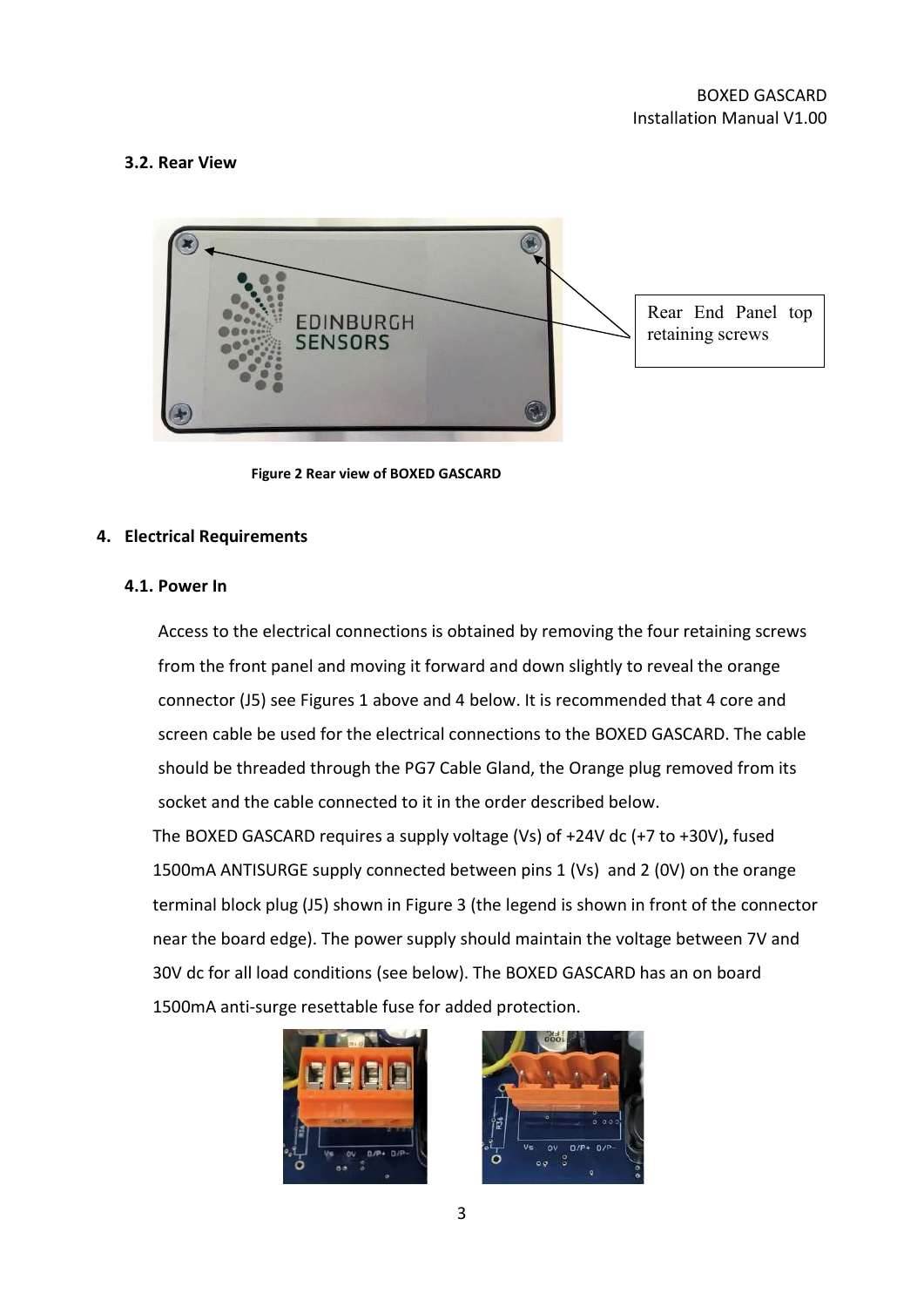#### Figure 3 Power Input and Current Output Connection with and without the plug inserted

#### Note: The plug wiring is not the same as the standard Gascard NG Plug

The load current taken by the sensor is not constant and in particular contains significant components at the source modulation frequency (8Hz for the BOXED GASCARD). The average power required during normal operation is ~4W (e.g. 350mA at 12V) at room temperature but this increases for colder environments.

The in-rush current at start up may have peaks up to 30A and an average of up to 2A for the first 40ms and the power supply should be capable of supplying this although the supply voltage need not be maintained during this time. The peak current then falls to that needed to supply 7W (e.g. 700mA at 10V) for a few minutes until the sensor thermostat has reached its operating temperature. The average power consumption during this period is 6W.

On powering up the BOXED GASCARD unit, the system enters a software upload, selftest and warm-up period of 30 seconds duration during which the current output is indeterminate. Once the 30 seconds have elapsed, the output signal is proportional to the measured gas concentration. Any fault within the BOXED GASCARD will then be indicated by the signal returning to either 0mA for the 4-20mA option or >24mA if 0- 20mA is selected.

#### 4.2. Signal-Out

The analogue output (current) is available at the terminals marked O/P+ and O/P- on terminal block J5 (see Figure 3). The O/P- terminal is connected to the 0V terminal thereby referencing the analogue output to the negative power rail.

The instrument is supplied with a 4-20mA linear analogue output as standard. Other outputs are available see Gascard NG User's Manual for details.

The maximum load that may be driven at 20mA is dependent on the supply voltage and may be calculated from the diagram below: -

4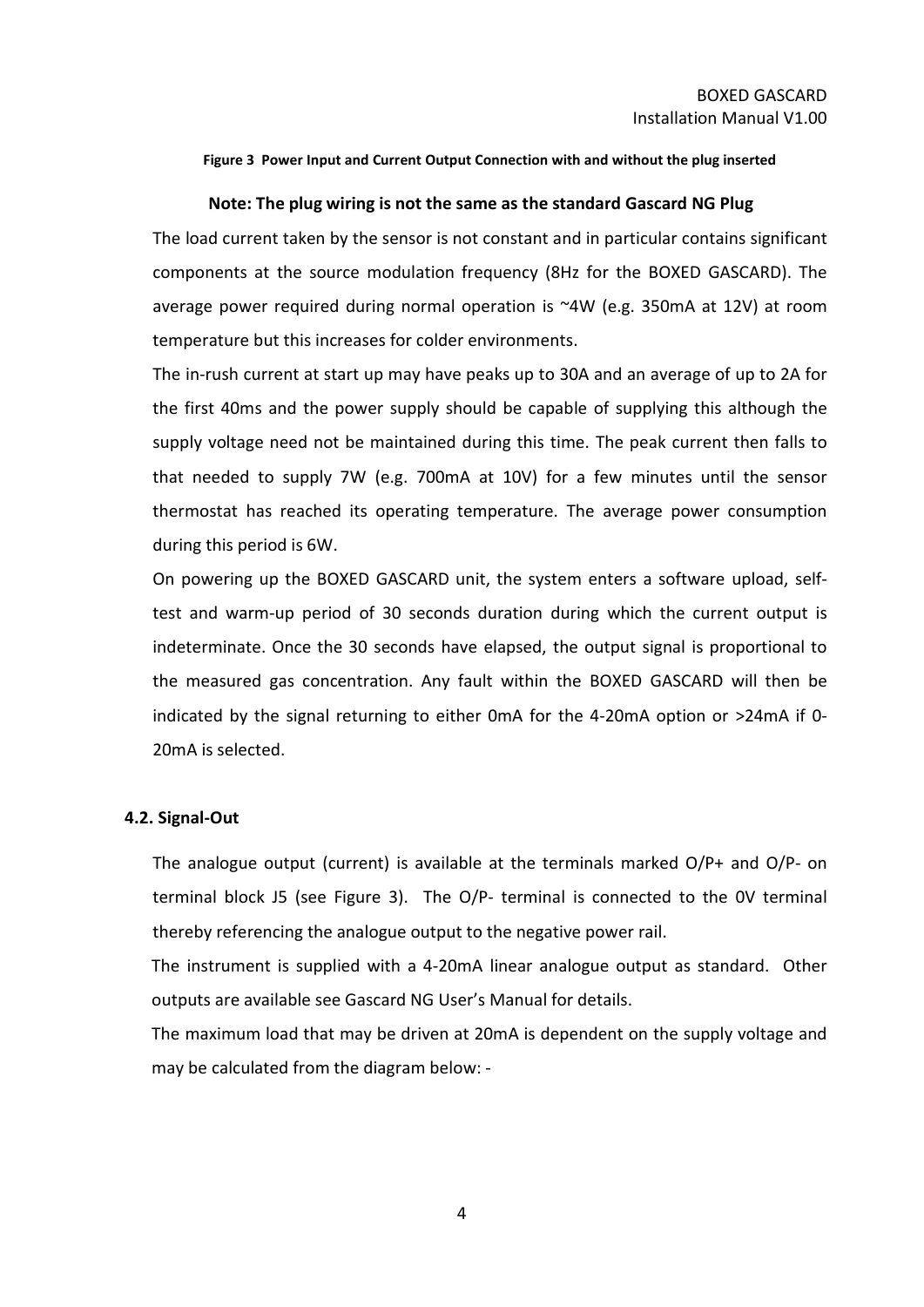

Figure 4 Maximum load Resistance vs. supply voltage

#### 4.3. Output Resolution

The Gascard NG is fitted with a 15-bit digital to analogue converter (DAC). This gives an output resolution (steps) of 0.0006mA.

#### 4.4. Temperature Correction

The BOXED GASCARD indicated concentration is in True % V/V and almost independent of temperature in the range 0 to 40°C.

#### 4.5. Pressure Correction

The concentration indicated is in True % V/V and almost independent of pressure variation in the range 800 to 1150 mb.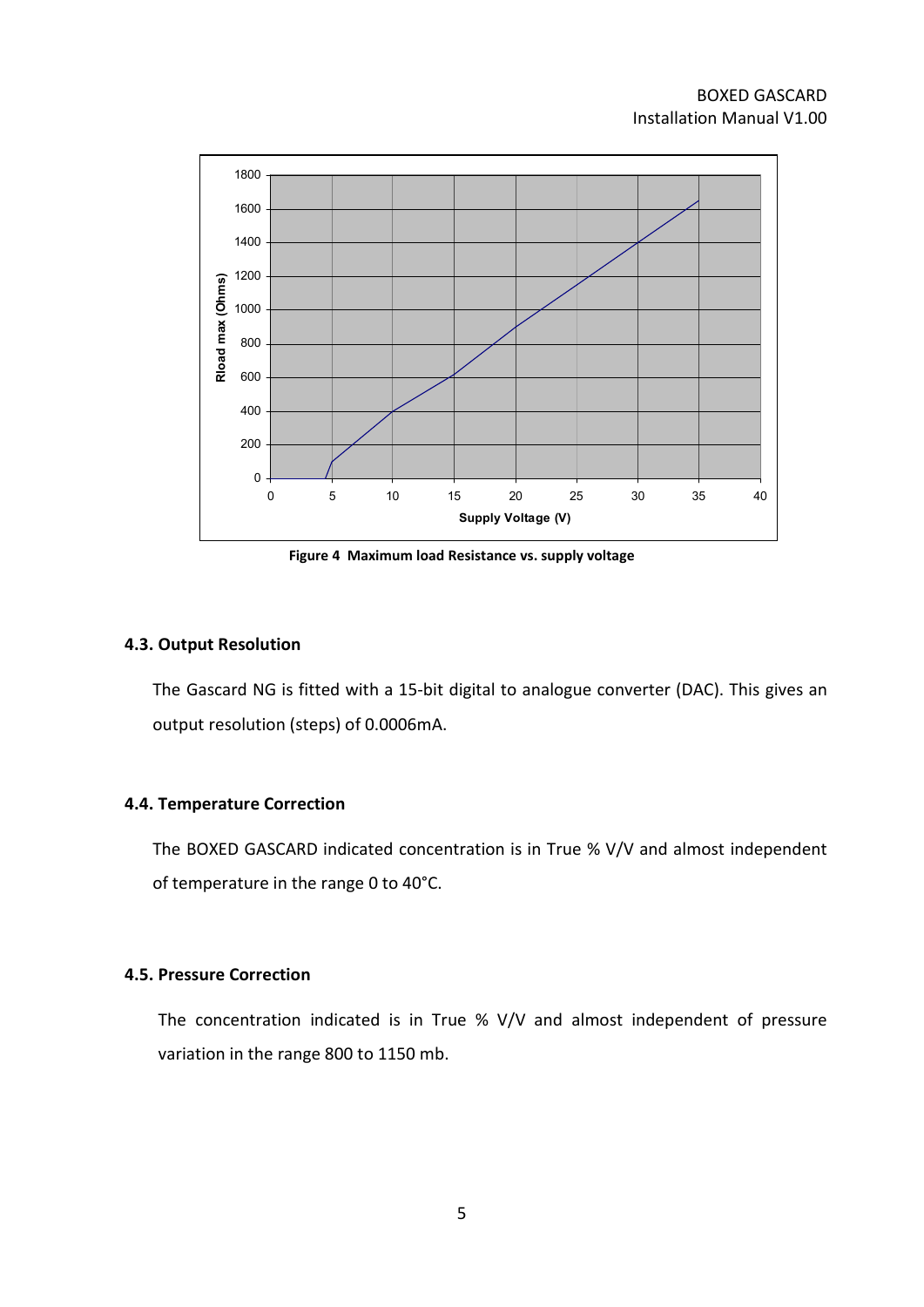#### 5. Attaching a Power and Output Cable

#### 5.1. Open the Front Panel

To attach the Power/Signal cable to the BOXED GASCARD open the front panel by removing the four retaining screws (see Figure 1) and pulling on the cable gland (the front panel should remain attached by the internal gas sample lines), see Figure 5 below.

#### 5.2. Connecting the Cable to the Input/output Connector J5

Remove the orange plug from connector J5. The plug terminals accept wire sizes from  $0.5 - 1.5$ mm<sup>2</sup>. Pass the Power/Signal cable through the cable gland, strip the outer insulation back by ~20mm and remove ~3mm of insulation from the individual wires. Attach the orange plug to the cable by inserting the stripped ends of the cable wires into the receptacles on the plug (noting which wire is which) and tightening the clamping screws.



Figure 5 Front Panel Open showing the cable connected to the Plug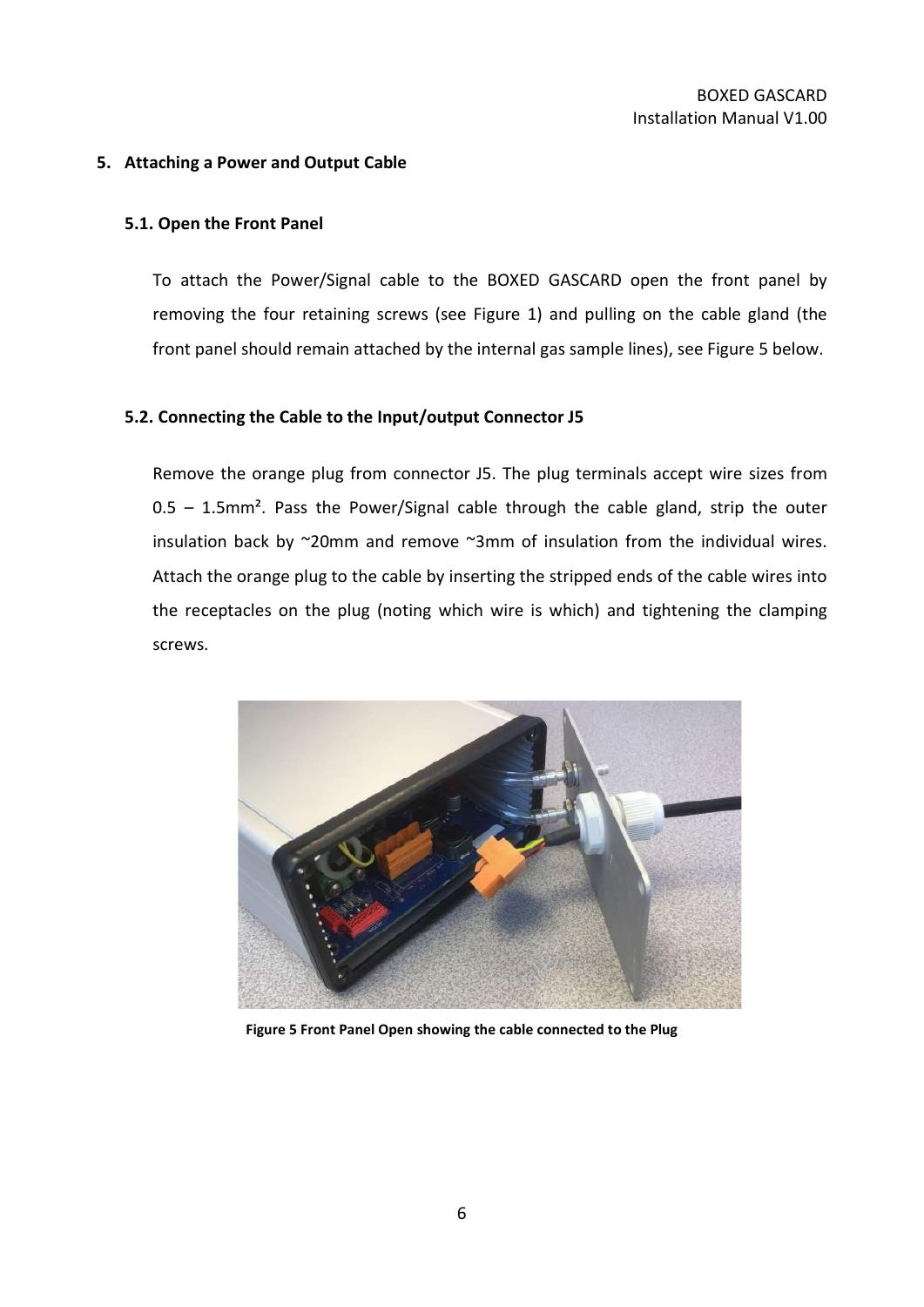

Insert the orange plug into connector J5 as shown in Figure 6 below.

Figure 6 Front Panel Open showing the Plug inserted into J5

#### 5.3. Re-Fitting the Front Panel

Close the front panel and refit the four retaining screws then tighten the Cable Gland so that it grips the cable as shown in Figure 7 below.



Figure 7 Front Panel closed and Cable Gland tightened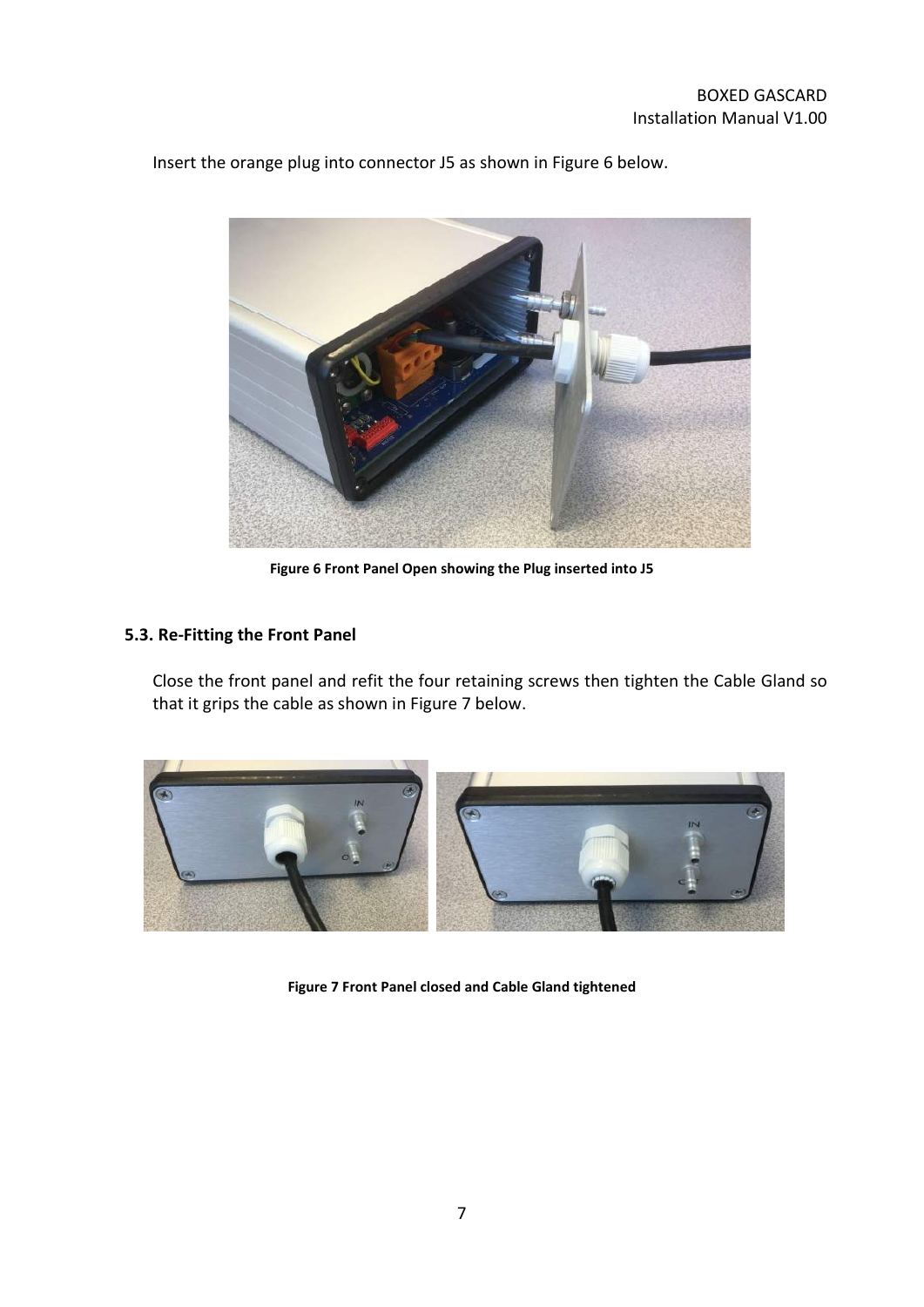#### 6. Sample Gas Requirements

It is the customer's responsibility to ensure that the gas supplied to the BOXED GASCARD is clean and free from particulate matter. Even in relatively clean "office" environments, the air will contain significant amounts of particulate matters that should be removed by external filtering. It should also be noted that although the Gascard NG's measurement system is insensitive to water vapour, the relative humidity must remain below that required for condensation to occur.

The BOXED GASCARD is fitted with an internal hydrophobic particle filter, which will protect the sensor head against the ingress of water and particulate matter. However, in the event that the equipment is operated without adequate filtration, this internal filter may become blocked and require replacement.

Care should be taken to ensure that the gas supply pipes are connected in accordance with the input/output directions to ensure that the internal filter is utilised.

Replacement filter capsules are available from Edinburgh Sensors sales.

IMPORTANT

DO NOT OPERATE THE BOXED GASCARD WITHOUT A FILTER

#### 7. Pump Aspiration

Edinburgh Sensors recommend that, should a pump be required to aspirate the sensor head, only an oil free type should be used.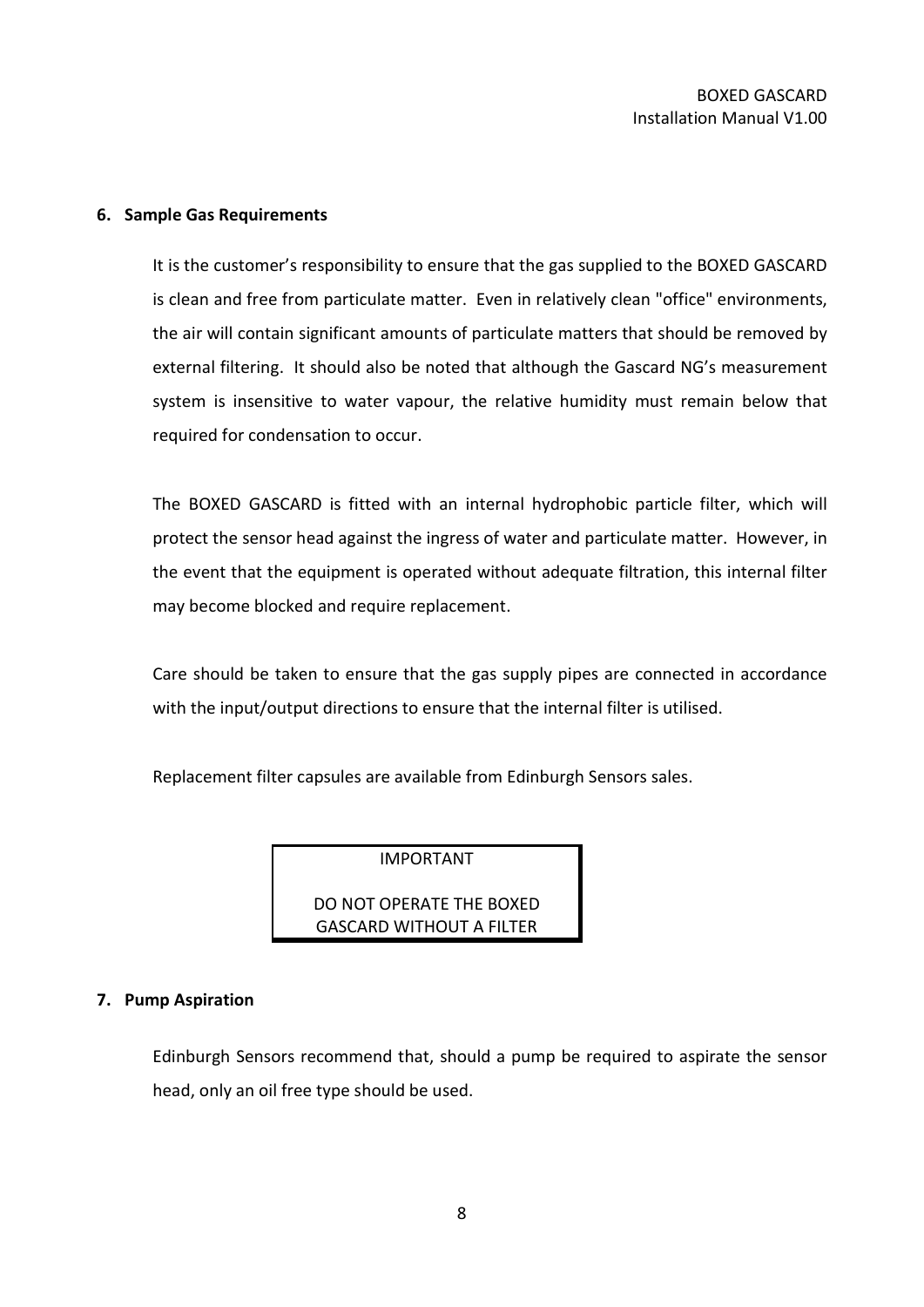#### 8. Gas Flow Rates

The BOXED GASCARD calibration is insensitive to the actual flow rate used so long as it falls within the range 0.2 litres per minute to 1.2 litres per minute. The minimum usable flow rate is determined by the response time of the unit and should not be less than 0.2 litres per minute. The maximum flow rate is determined by the consideration that very high flow rates will cause a pressure increase and turbulence in the sensor head, which may lead to incorrect pressure measurement and inaccurate indication.

The BOXED GASCARD is calibrated at the prevailing room temperature and pressure within our factory at the time of calibration and with a flow rate of 1 litre per minute.

If the flow rate is higher than 1 litre per minute or there is any restriction or blockage of the sample gas exhaust an error in the indicated pressure may be caused leading to inaccurate readings especially if the internal pressure exceeds the range of the pressure sensor. Care should therefore be taken not to restrict the exhaust flow or use excessively high or low flow rates.

#### 9. Safety Note

Where the Gascard NG is to be used in carbon dioxide monitoring applications it should be noted that since  $CO<sub>2</sub>$  is heavier than air, the gas sampling point should be positioned at the lowest point in a system, to ensure accurate gas sampling.

#### 10. Calibration

The BOXED GASCARD contains a modified Gascard NG dual wavelength sensor which is inherently stable and will maintain its calibration over extended periods with minimal maintenance. We recommend that the calibration is checked every 12 months. Any adjustment required should be small.

The instructions for calibration checking and calibrating the BOXED GASCARD may be found in the Gascard NG User Manual.

9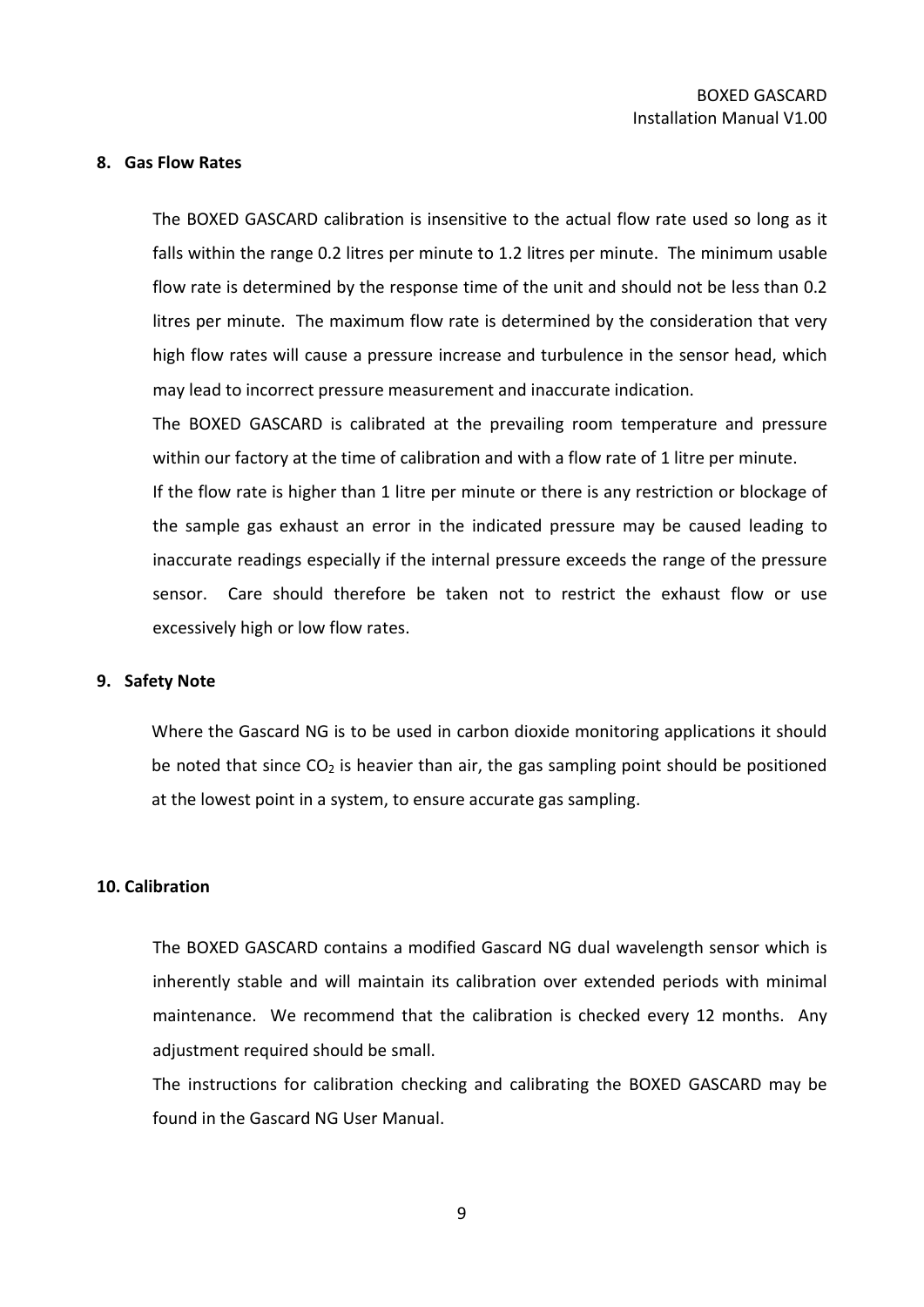Access to the Gascard NG within the BOXED GASCARD is obtained by removing the four screws from the front panel and loosening the top two screws on the rear panel lowering the front panel and sliding the top cover out.



Figure 8 Internal view of the BOXED GASCARD with a Power/Signal cable attached and the Top Cover Removed

#### 10.1. Calibration Accuracy

The accuracy of the calibration will depend on the accuracy of the gas composition used. Calibration gas is available in a range of specified accuracy and the user should ensure that the accuracy of gas used is appropriate to the application requirements.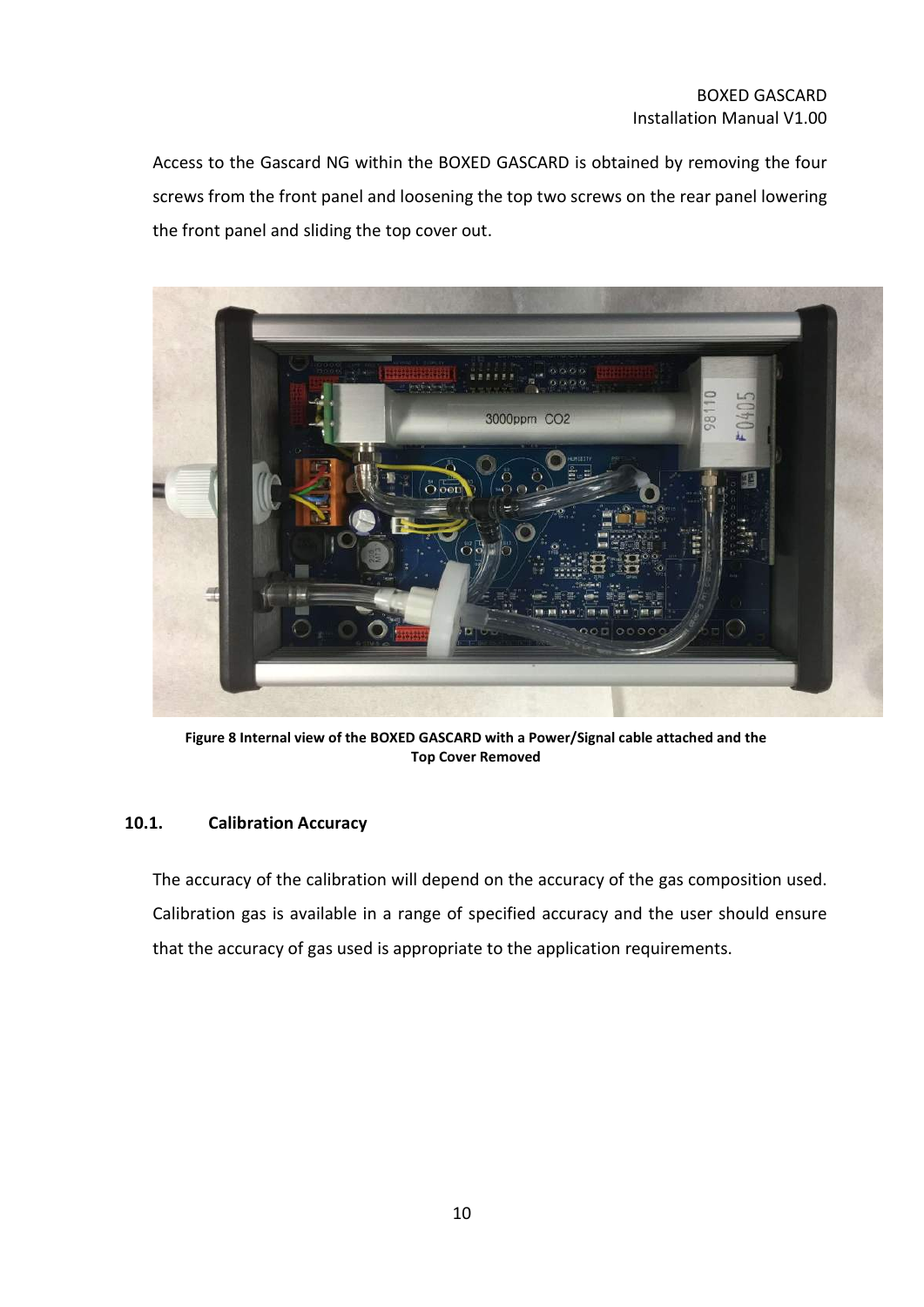## 11. Specification

| <b>Measuring Range:</b>         | CO <sub>2</sub> | 0-3000ppm<br>0-100%<br>to                               |
|---------------------------------|-----------------|---------------------------------------------------------|
| <b>Accuracy:</b>                |                 | $\pm$ 2% of range $1\pm$ < 0.015% of range per mbar     |
| Zero Stability:                 |                 | $\pm$ 2% of range (over 12 months) <sup>1</sup>         |
| <b>Repeatability:</b>           |                 |                                                         |
| at zero                         |                 | $+0.3%$                                                 |
| at span                         |                 | $+1.5%$                                                 |
| <b>Response Time:</b>           |                 | bit switch selectable $T_{90}$ = 10s or programmable RC |
| <b>Operating Temperature:</b>   |                 | $0-40C$                                                 |
| <b>Operating Pressure:</b>      |                 | 800-1150 mbar                                           |
| Zero Drift at Constant Temp.    |                 | $±$ 2% per year                                         |
| Zero Drift due to Ambient Temp. |                 | $\pm$ 0.03% of range per C (Standard Head)              |
|                                 |                 | + 0.1% of range per C (Plus Head)                       |
| <b>Warm-up Time:</b>            |                 |                                                         |
| Operational                     |                 | 1 min                                                   |
| <b>Full Specification</b>       |                 | 30 mins                                                 |
| Humidity:                       |                 | measurement unaffected by 0-99% RH, non-condensing      |
| Output:                         |                 | linear 4-20mA, load dependent on supply voltage (see    |
|                                 |                 | Figure 4)                                               |
| <b>Controls:</b>                |                 | zero and span adjust buttons                            |
| <b>ALL</b>                      |                 |                                                         |

Note:

1 At 1013mbar, 25C and excluding calibration gas tolerance.

| <b>Power Consumption:</b>         | 6W (max) (supply voltage dependent) |
|-----------------------------------|-------------------------------------|
| <b>Input Voltage Requirement:</b> | 24V dc (7-30V)                      |
| Weight:                           | $0.6$ <sub>kg</sub>                 |
| <b>Dimensions:</b>                | $~\sim$ 190mm x 105mm x 50mm        |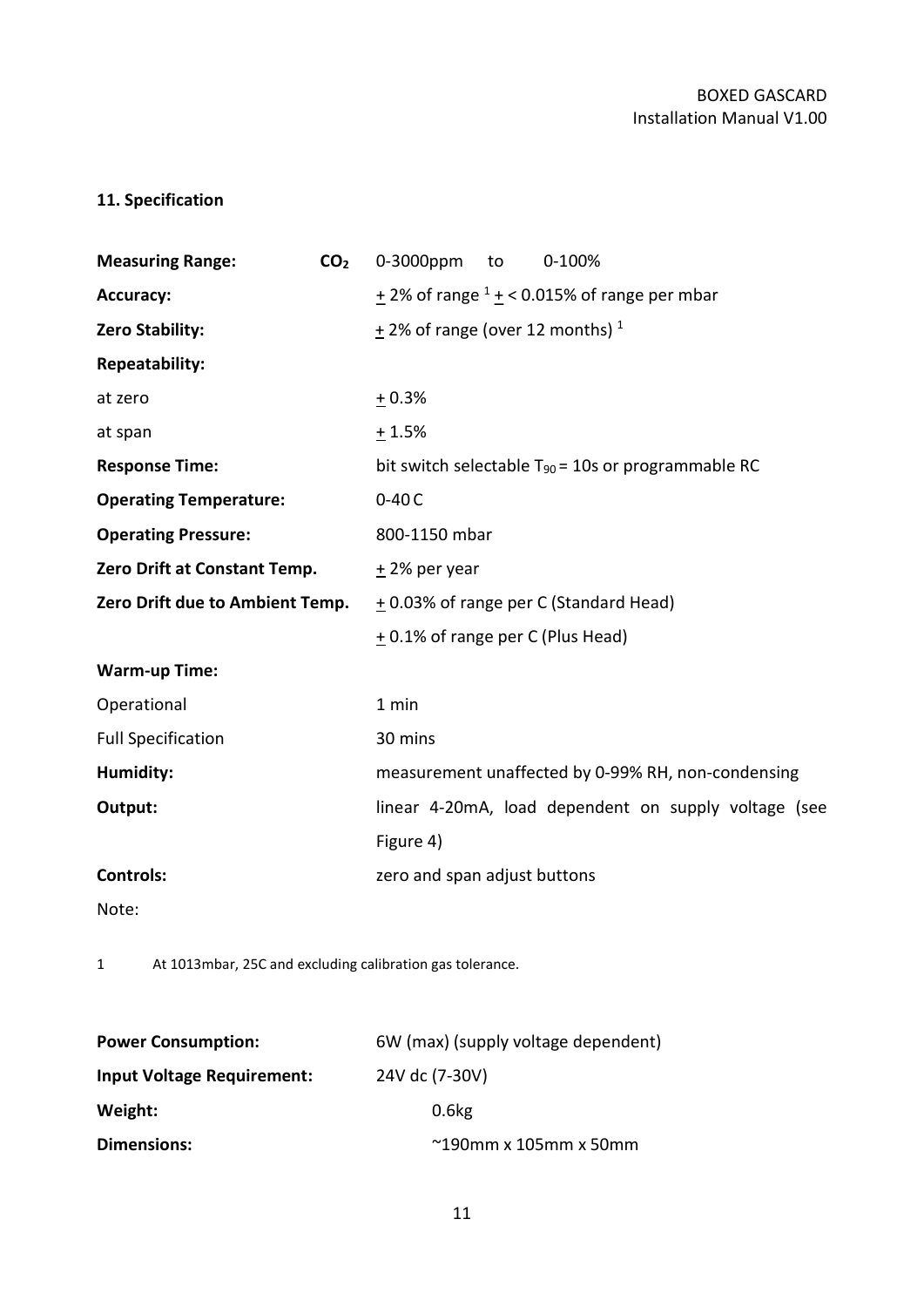#### 12. EXPANSION FACILITIES

#### 12.1. Serial Communications Port

An optional serial communications (RS232) port offers access to the information stored in the microprocessor's memory and allows some internal parameters to be modified.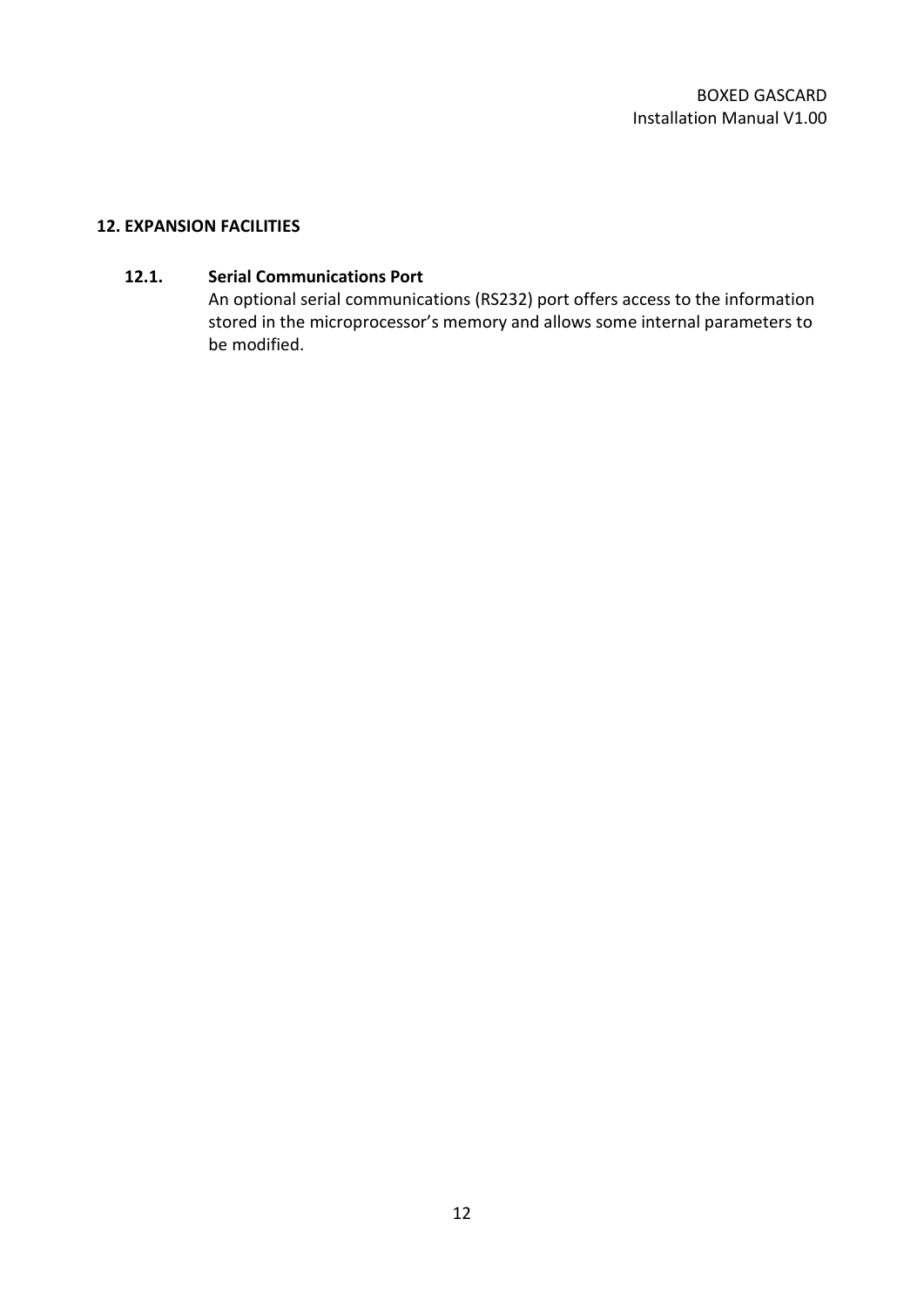#### 13. Warranty

Edinburgh Instruments Ltd. guarantees the equipment against defective materials or workmanship for a period of one year from the date of the delivery. In no event shall the Company be liable for any consequential loss or damage arising from failure of the equipment under warranty.

At the end of the one-year period, all claims upon and all liability from failure of the equipment shall be absolutely at an end.

No warranty is made or implied as to the suitability of any equipment for the Purchaser's intended use beyond such performance specifications.

#### The Purchaser warrants

That they will carefully examine and list all parts of the equipment supplied by Edinburgh Instruments Ltd. and notify Edinburgh Instruments Ltd. in writing of any shortage, defect or failure to comply with the contract, which is or ought to be apparent upon such examination and test, within 48 hours of the equipment being delivered to or collected by the Purchaser.

That the equipment will be operated in accordance with the instructions and advice detailed in the appropriate operating instruction manual, or any other instructions that may be provided by Edinburgh Instruments Ltd. Edinburgh Instruments Ltd. shall not be held responsible for any defect arising from the Purchaser's failure to comply with these recommendations and instructions or from damage arising from negligence or exposure to adverse environmental conditions.

The warranty is effective only if: -

The equipment has been paid for in accordance with the normal payment terms.

Any defects in the equipment supplied are notified immediately by the Purchaser to Edinburgh Instruments Ltd.

The equipment is returned to Edinburgh Instruments Ltd. at its Livingston premises, transportation and insurance prepaid, and undamaged by the failure to provide sufficient packaging.

The warranty covers: -

Engineer costs to inspect and repair. Materials or components, which require to be replaced. Return carriage costs to the Purchaser.

The timing of the inspection and repair of the equipment will be determined entirely at the discretion of Edinburgh Instruments Ltd.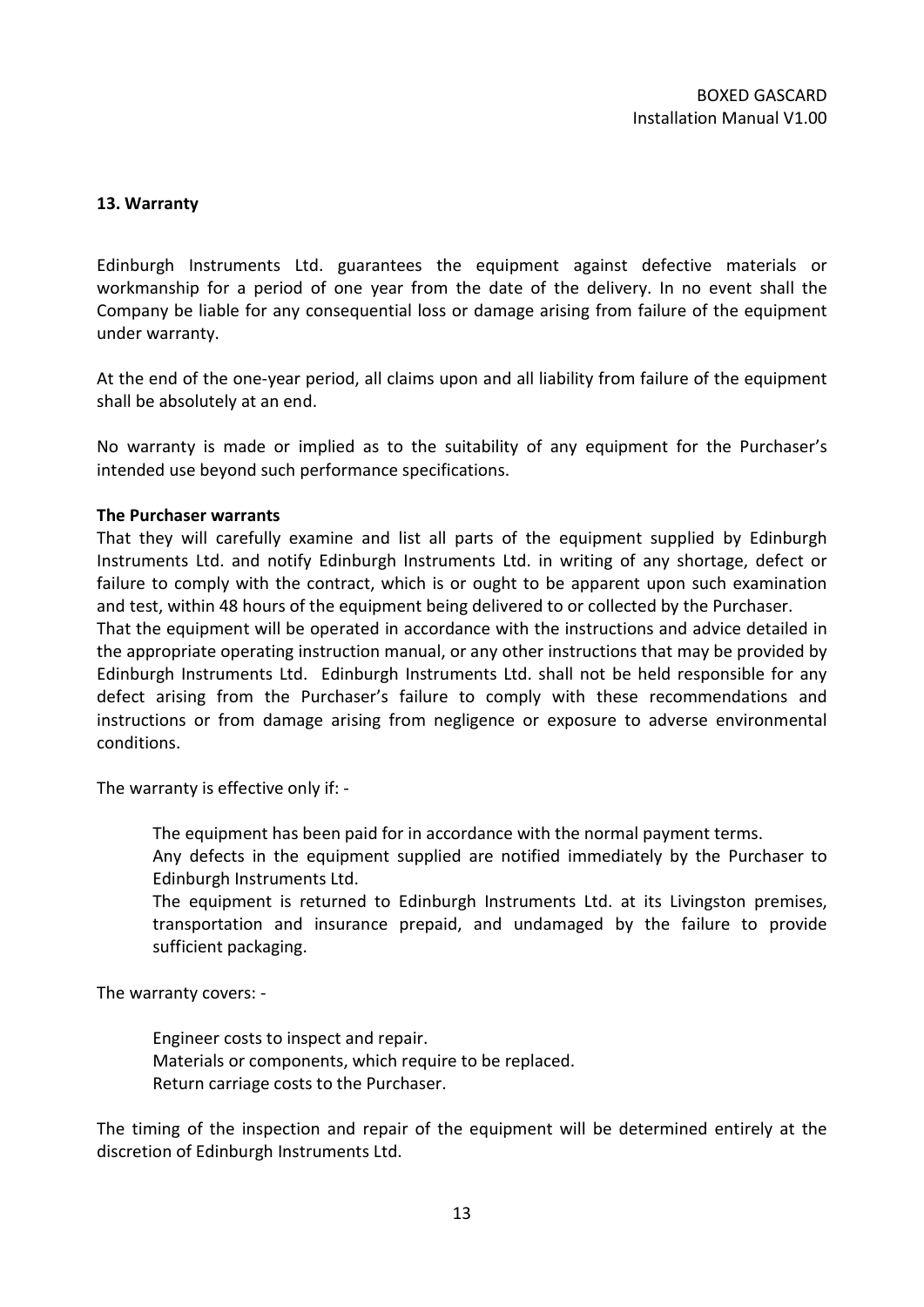## 14. CE Declaration

## EC Declaration of Conformity

| We: | Edinburgh Instruments Ltd.                             |
|-----|--------------------------------------------------------|
| Of: | 2 Bain Square, Kirkton Campus, Livingston EH54 7DQ, UK |

declare that:

Equipment: Gas Monitor

Model Names: BOXED GASCARD

in accordance with the following Directives:

2014/30/EU Conforms with the essential requirements of the Electromagnetic Compatibility Directive and its amending directives

has been designed and manufactured to the following specifications:

| BS EN 61000-6-1:2007 | EMC immunity for residential, commercial and light-industrial                       |
|----------------------|-------------------------------------------------------------------------------------|
|                      | environments                                                                        |
|                      | BS EN 61000-6-3:2007 + EMC emission standard for residential, commercial and light- |
| A1:2011              | industrial environments                                                             |

I hereby declare that the equipment named above has been found to comply with the relevant sections of the above referenced specifications. The unit complies with all essential requirements of the Directives.

Signed by:

Name: Gerald Gilligan

Position: Company Secretary

June 2018

 $CE_{18}$